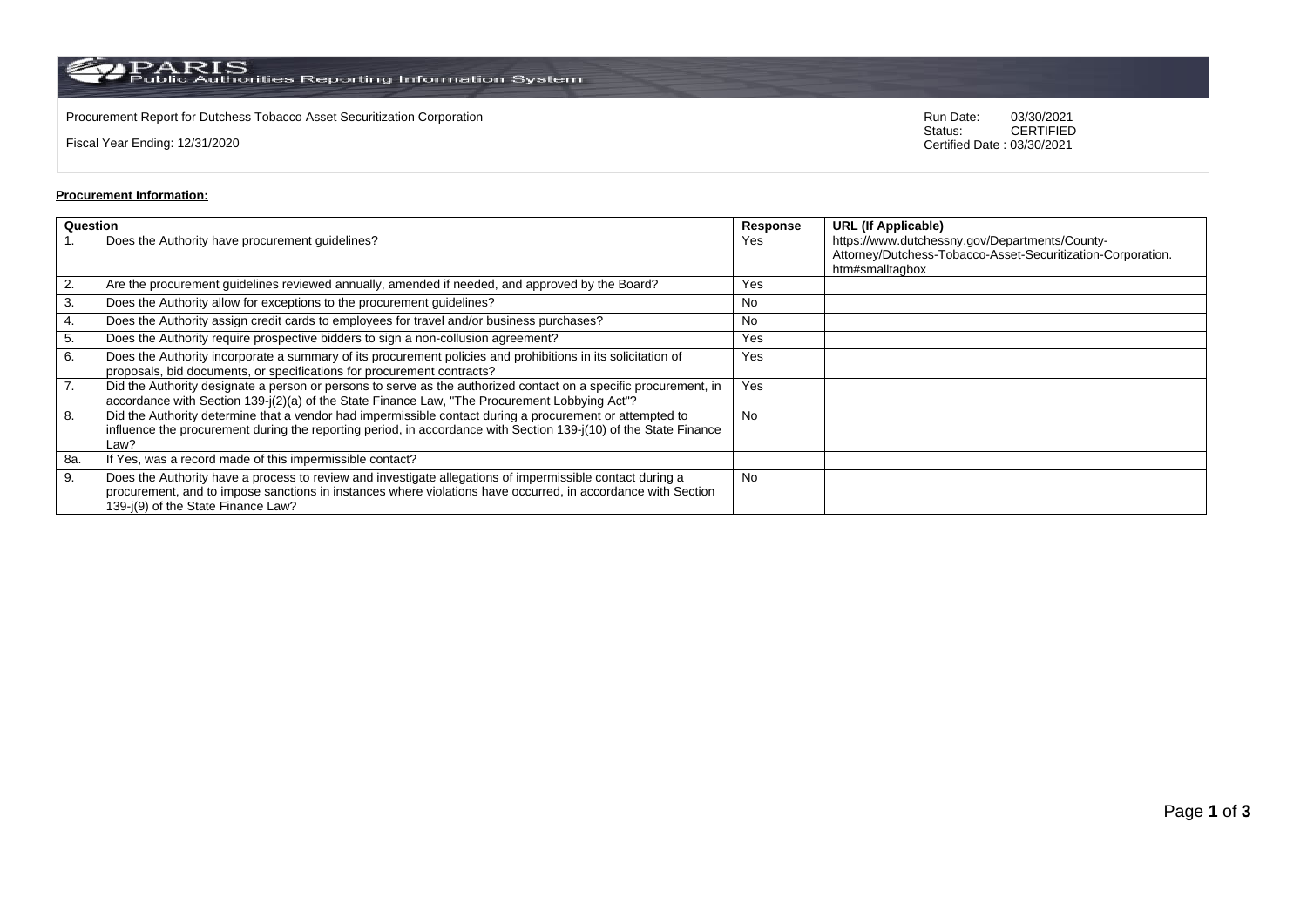$\rm PARS$  PARIS<br>Public Authorities Reporting Information System

Procurement Report for Dutchess Tobacco Asset Securitization Corporation Run Date: 03/30/2021

Fiscal Year Ending: 12/31/2020

03/30/2021<br>CERTIFIED Certified Date : 03/30/2021

## **Procurement Transactions Listing:**

| 1.<br><b>Vendor Name</b>                                                      | Drescher & Malecki                       | <b>Address Line1</b>                     | 3803 William Street   |  |
|-------------------------------------------------------------------------------|------------------------------------------|------------------------------------------|-----------------------|--|
| <b>Type of Procurement</b>                                                    | <b>Financial Services</b>                | <b>Address Line2</b>                     | Suite 5               |  |
| <b>Award Process</b>                                                          | Authority Contract - Non-Competitive Bid | City                                     | <b>CHEEKTOWAGA</b>    |  |
| <b>Award Date</b>                                                             | 1/1/2019                                 | <b>State</b>                             | NY                    |  |
| <b>End Date</b>                                                               |                                          | <b>Postal Code</b>                       | 14227                 |  |
| <b>Fair Market Value</b>                                                      | \$10,100.00                              | Plus <sub>4</sub>                        |                       |  |
| Amount                                                                        | \$10,100.00                              | <b>Province/Region</b>                   |                       |  |
| <b>Amount Expended For</b><br><b>Fiscal Year</b>                              | \$10,100.00                              | Country                                  | <b>United States</b>  |  |
| <b>Explain why the Fair</b><br><b>Market Value is Less</b><br>than the Amount |                                          | <b>Procurement</b><br><b>Description</b> | <b>Audit Services</b> |  |

| <b>Vendor Name</b><br>2.                                                      | Marshall & Sterling Inc.                 | <b>Address Line1</b>                     | 103 Executive Drive  |  |
|-------------------------------------------------------------------------------|------------------------------------------|------------------------------------------|----------------------|--|
| <b>Type of Procurement</b>                                                    | <b>Other Professional Services</b>       | <b>Address Line2</b>                     | Suite 300            |  |
| <b>Award Process</b>                                                          | Authority Contract - Non-Competitive Bid | City                                     | <b>NEW WINDSOR</b>   |  |
| <b>Award Date</b>                                                             | 11/24/2020                               | <b>State</b>                             | <b>NY</b>            |  |
| <b>End Date</b>                                                               |                                          | <b>Postal Code</b>                       | 12553                |  |
| <b>Fair Market Value</b>                                                      | \$9,020.00                               | Plus <sub>4</sub>                        |                      |  |
| Amount                                                                        | \$9,020.00                               | <b>Province/Region</b>                   |                      |  |
| <b>Amount Expended For</b><br><b>Fiscal Year</b>                              | \$9,020.00                               | Country                                  | <b>United States</b> |  |
| <b>Explain why the Fair</b><br><b>Market Value is Less</b><br>than the Amount |                                          | <b>Procurement</b><br><b>Description</b> | D&O Insurance        |  |